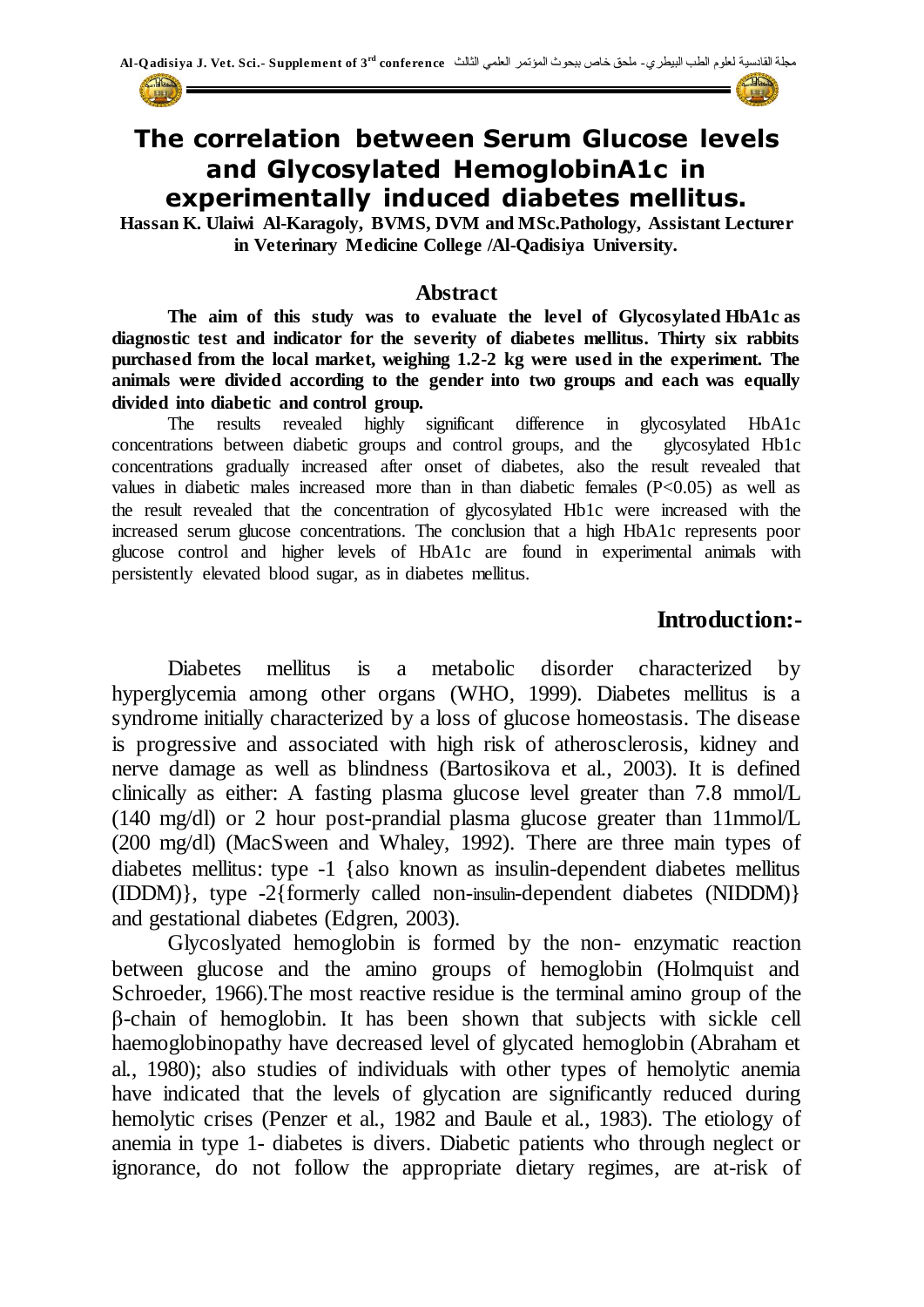developing nutritional deficiency anemia, especially iron and folate deficiency .More over, diabetics with poor glycaemic control are susceptible to recurrent attacks of ketoacidosis which may be accompanied by anorexia, severe vomiting with frequent hospitalization and excessive caloric loss (Dikow, 2002). The occurrence of diabetic nephropathy with ultimate renal failure is important cause of anemia in these patients (Bosman, 2002). The association of type 1 diabetes and coeliac disease has been widely reported , the latter being associated with iron, folic acid and vitamin B12 deficiency, Hishimetso thyroiditis, resulting in acquired hypothyroidism, is strongly associated with type 1 diabetes and is commonly accompanied by anemia (Lorini, 1996). Thalassaemia miner is relatively common in the Mediterranean area and should be considered in the differential diagnosis of anemia (Schwartz, 2000).

#### **Materials and Methods:-**

Thirty six rabbits purchased from the local market, weighing 1.5-2 kg were used in the experiment. Animals were housed in cages with dimension  $(130\times100\times70)$  under 12/12 h light/dark cycle at 25 $\pm$ 2 c & 60% relative humidity with standard granulated food, & water available ad libitium. The animals were divided according to the gender into two equal groups:

1. Male group: includes (18) rabbits , which are subdivided into two groups:

A. Diabetic group denoted by (Dm) includes (9) rabbits.

B. Control groups denoted by (Cm) includes (9) rabbits.

2. Female group: includes (18) rabbits , which are subdivided into two groups:

A. Diabetic group denoted by (Df) includes (9) rabbits.

B. Control group denoted by (Cf) includes (9) rabbits.

Animals were left (1) month for adaptation. The animals were given Clopidol 0.06 mg/kg with feed as a prophylaxis drug against coccidiosis during adaptation period.

Weighing of Animals:-

Animals were weighed immediately after buying them and weighed again before the beginning of the experiment. Afterwards they were weighed weekly.

#### **Blood Collection:-**

The blood was collected according to the following equation: Total blood volume (TBV) =6% of lean body weight. Maximum blood collection =20%of total blood volume every two weeks.

Animal weight in  $kg \times 0.06 \times 0.02 \times 1000 =$  () ml. (McGuill and Roman, 1989).

The blood collected at the following periods: Zero day (before the injection of alloxan), three days, ten days, twenty days, thirty days and forty days after injection of alloxan.

#### **Site of Blood Collection:-**

The blood was collected from marginal ear vein with empty stomach. Some of the collected blood was used for estimation glycosylated Hb1c and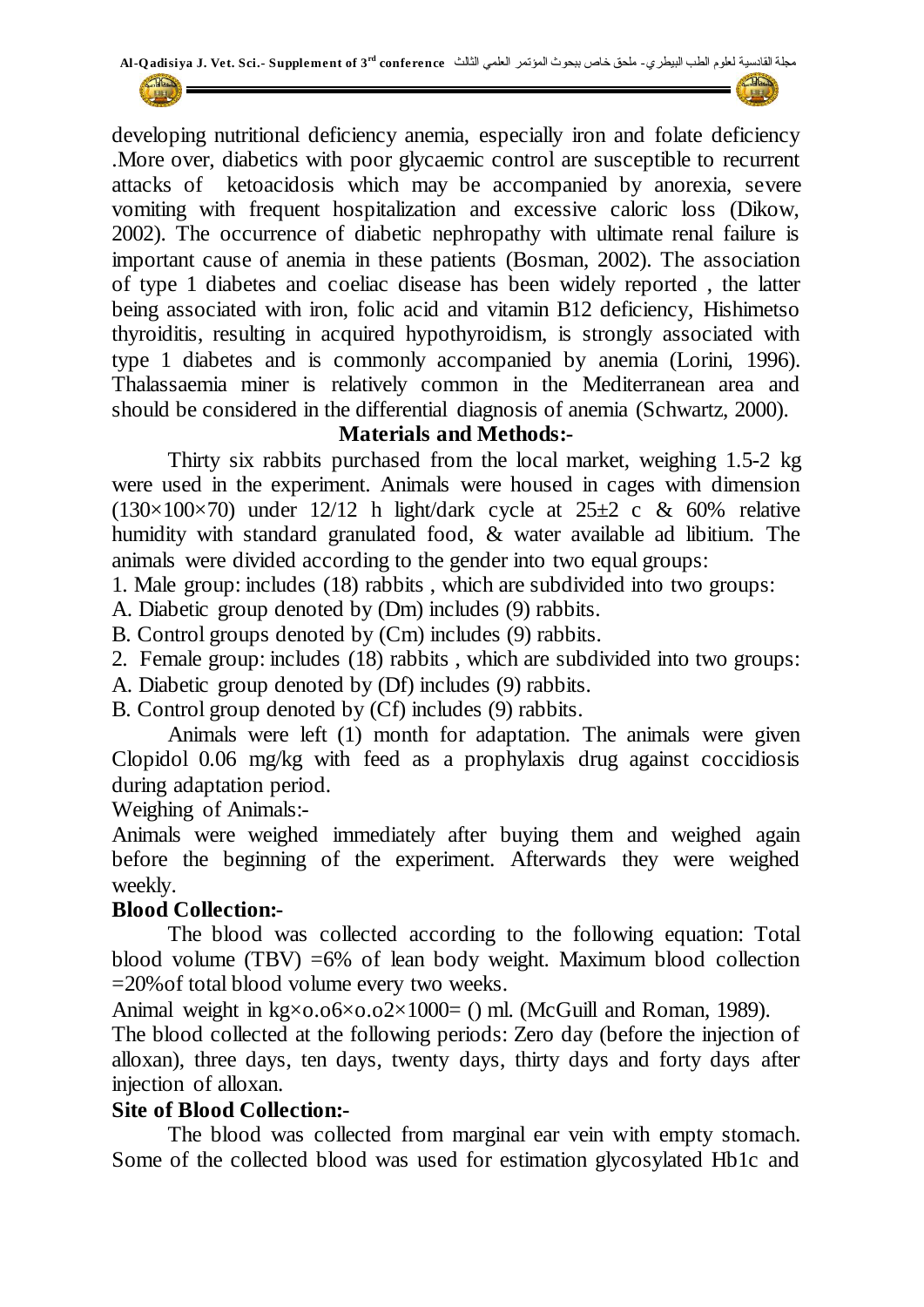the rest was centerfugated to obtain the serum. The serum used immediately for checking Fasting serum glucose (FSG the blood collected in test tubes contains sodium fluoride (Naf) (Christopher and Neill, 2000).

#### **Induction of Diabetes Mellitus:-**

Diabetes mellitus was induced in over night fasting rabbits by a single injection of alloxan (alloxan monohydrate) at dose 100 mg /kg into marginal ear vein .Each 100 mg of alloxan was diluted in 1 ml of 0.9% normal slain. (Lukens, 1948).

Immediately, after alloxan injection, 10 ml of 20% glucose I.V & 5 ml of 20% glucose I.P was given to the rabbits in order to overcome sudden decrease in blood glucose level (hypoglycemia).The rabbits were prevented from feeding for 12 h and the drenching water replaced by 5% glucose for 24h.The procedures of administrations and blood collection made under sedation of animals by using kitamin 44 mg /kg and xylazine 5 mg/kg. The control groups were I.V injected with 1 ml of 0.9 % of normal slain (EFPIA & ECVAM, 2000).

#### **Laboratory Examination:-**

#### **Estimation of Fasting Serum Glucose:-**

After 3 days of alloxan injection the animals were fasting overnight and bled for checking the hyperglycemia .Fasting serum blood glucose (FSG) was measured by using special kit prepared by (SPINREACT, S.A.Ctra.Santa Coloma, 7E-17176SANT ESTEVE DE BAS (GI) SPIN), then the (FSG) concentrations were checked every 10 days .

#### **Estimation of Glycated Hemoglobin:-**

Glycoslyated hemoglobin were estimated every 10 days intervals from the beginning of the experiment by using Column chromatography method (Mallia etal., 1981).

#### **Results**

#### **1. Fasting Serum Glucose Concentrations (FSGCs):**

On day zero, the results revealed no significant differences among all groups (Dm, Df, Cm and Cf). On day ten after alloxan injection there were significant differences between diabetic and control groups  $(P<0.05)$ . On day twenty the results revealed significant differences between diabetic (the FSG concentrations in diabetic group were increased beyond the normal levels) and control groups  $(P<0.05)$ . On day thirty, the differences between diabetic males and diabetic females were statically significant  $(P<0.05)$  and there were statistical differences between diabetic groups and control groups (P<0.05). On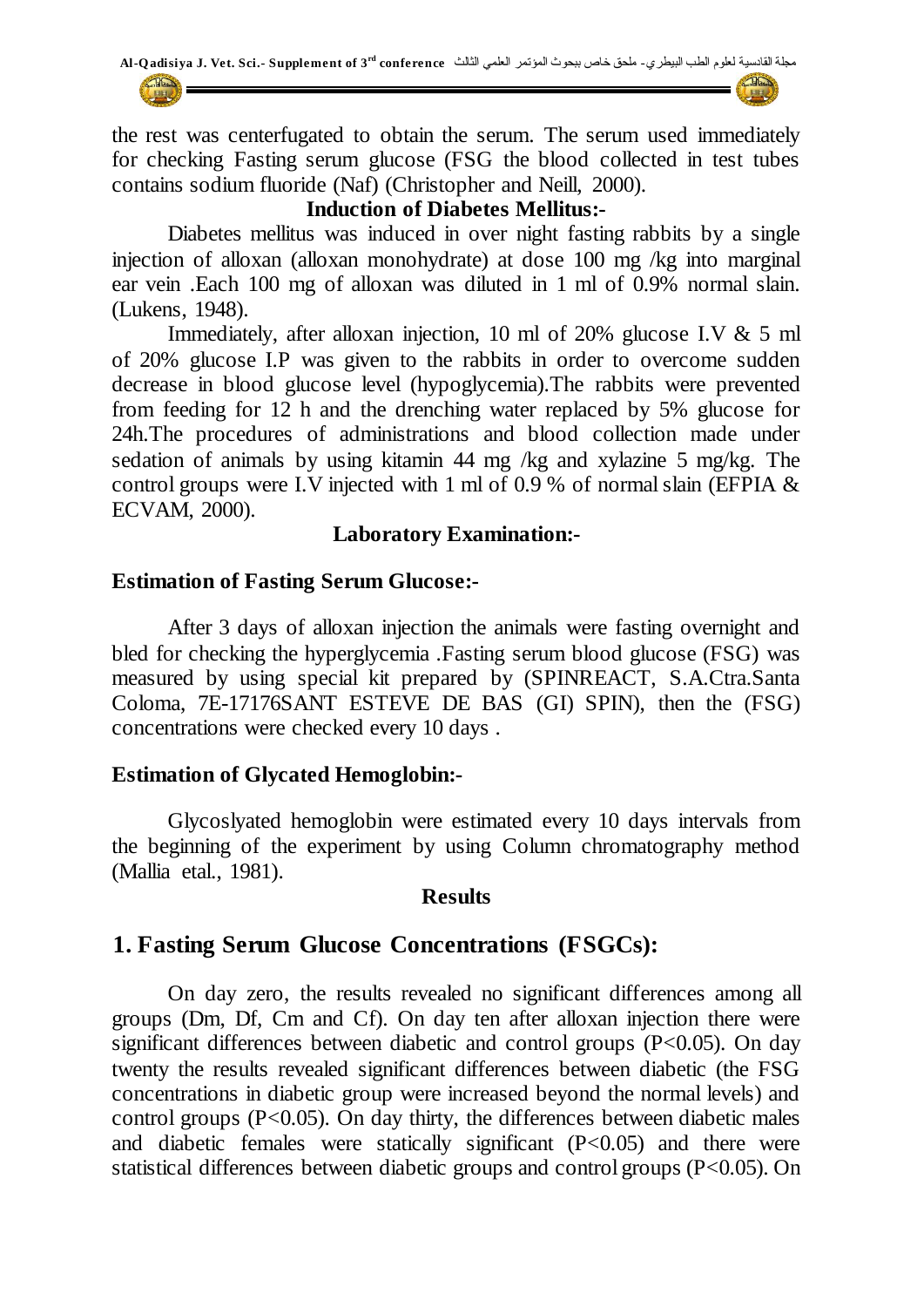

day forty there were statistically significant differences between diabetic and control groups  $(P<0.05)$ .

A significant difference between the genders was revealed (P<0.05). The results also revealed that the difference between days of the experiments is highly significant at  $(P<0.05)$ . The fasting serum glucose concentrations are presented in chart (1).

### **2. The HbA1c Rate:-**

On day zero, the Hb rate had an average value of  $167.33 \pm 12.31$  in males and  $175.38 \pm 17.61$  in females. On day ten after alloxan injection the Hb values had increased to  $340.27 \pm 28.89$  in males and  $207.83 \pm 42.00$  in females. On day twenty the values in males were  $346.10 \pm 11.83$  while 238.55  $\pm$  15.60 in females. On day thirty the Hb values in males were 382.33  $\pm$  12.56 while  $323.70 \pm 19.66$  in females. The Hb values had been reached its peack levels in males  $705.73 \pm 21.3$  and  $404.48 \pm 29.90$  in females.

Whereas in control groups the Hb rates continued in the same values or nearby till the end of the experiment, which were  $182.18 \pm 13.41$  in males and 167.12.26 in females.

The difference between the control groups and hyperglycemic groups were highly significant at  $(P<0.0001)$ .

The result also revealed that were a significant difference between the gender  $324.22 \pm 147.25$  mg/dl in males and  $216.02 \pm 105.47$  mg/dl in females at  $(P<0.0001)$ .

The result also revealed that the difference between days of the experiments is statistically difference at  $(P<0.000)$ .

The fasting serum glucose Concentrations presented in chart (2).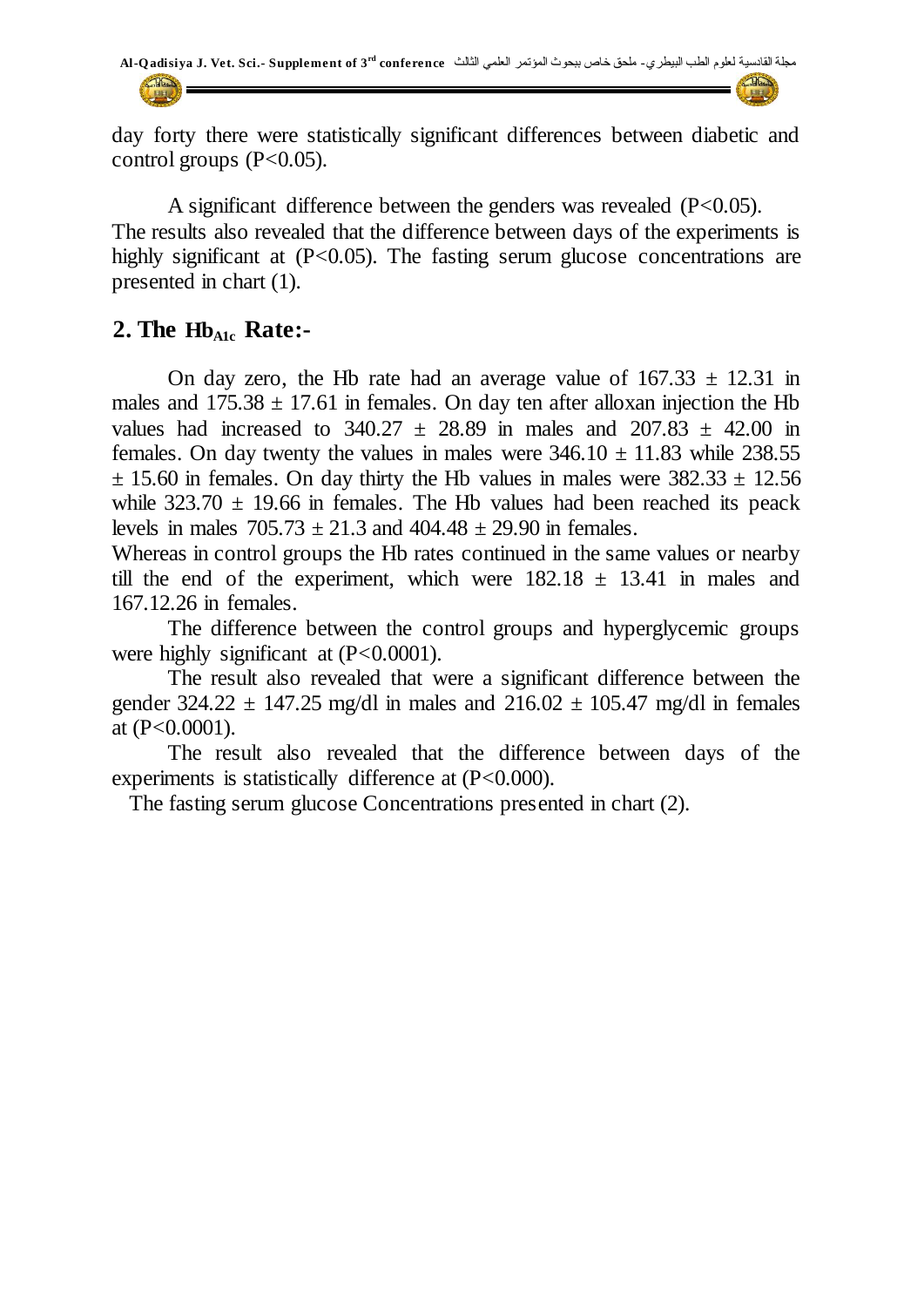

#### **Chart (1): represent Fasting Serum Glucose Concentrations in mg/L.**

- Series 1 represent diabetic males (Dm).
- $\triangleright$  Series 2 represent control males (Cm).
- $\triangleright$  Series 3 represent diabetic females (Df).
- $\triangleright$  Series 4 represent control females (Cf).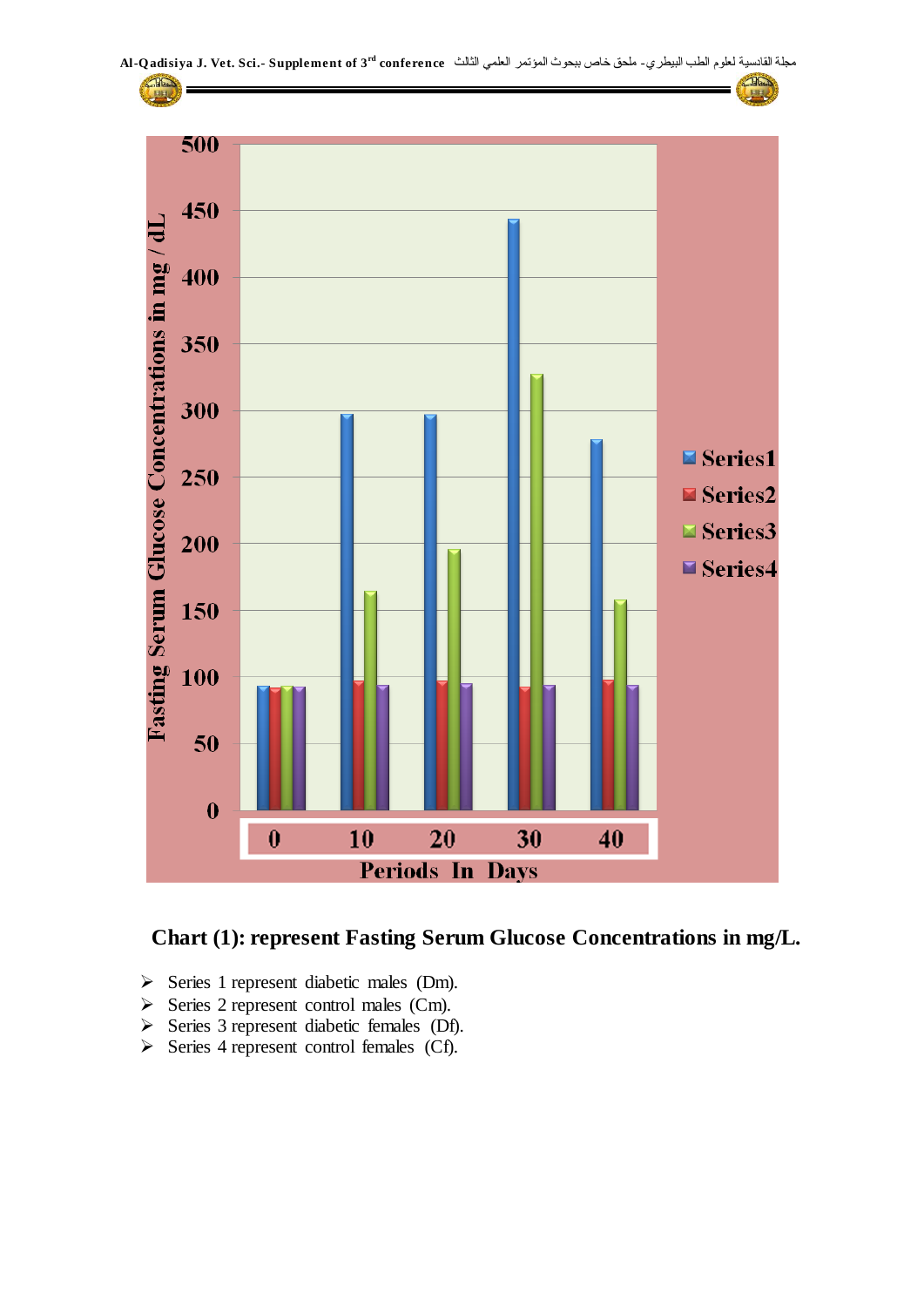



- Series 1 represent diabetic males (Dm).
- $\triangleright$  Series 2 represent control males (Cm).
- $\triangleright$  Series 3 represent diabetic females (Df).
- $\triangleright$  Series 4 represent control females (Cf).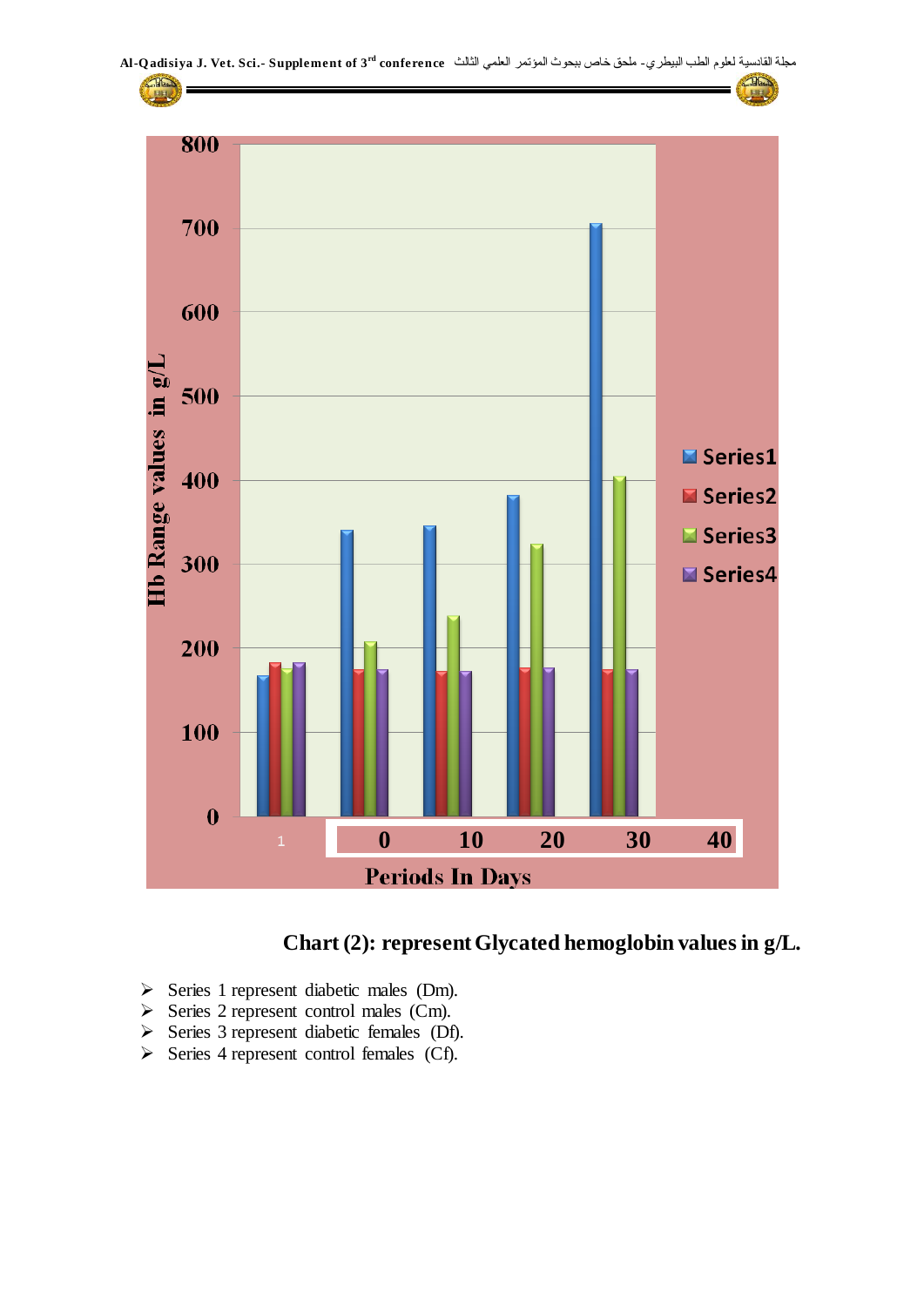## **Discussion:-**

The usefulness of glycated hemoglobin in monitoring the long – term metabolic control in diabetic patients is now widely recognized (Koenig et al., 1976). Although the exact chemical nature of human or rabbit HbA1c is unknown, both contain a sodium-borohydride-reducible linkage on the beta chain which is a presumed Schiff base between a sugar moiety and the protein (Blevins etal.; 2008). The diabetic animals show the increase approximately 4 weeks after the onset of the signs of diabetes. This rise is brought about by an increase in a circulating factor that determines directly or indirectly the synthesis of mouse HbA1c as a post-synthetic modification of HbA1c (Wang and Chalmers,2008). If glycosylations of basement membrane proteins and hemoglobin proceed via a common mechanism, then the monitoring of HbA1c could provide a useful model for studying the early events of basement membrane thickening (Vracko, 1970). It should be noted that the measurement of glycated hemoglobin correlates well with mean serum glucose determinations over the periods (Dix et al., 1979). It can be stated that determination of glycated hemoglobin is a useful parameter for diabetic control in addition to the urinary and blood glucose levels (Menard etal.; 1980). Higher levels of HbA1c are found in people with persistently elevated blood sugar, as in [diabetes mellitus](http://en.wikipedia.org/wiki/Diabetes_mellitus). A diabetic person with good glucose control has an HbA1c level that is close to or within the reference range. The International Diabetes Federation and American College of Endocrinology recommend HbA1c values below 6.5%, while [American Diabetes Association](http://en.wikipedia.org/wiki/American_Diabetes_Association) recommends that the HbA1c be below 7.0% for most patients (Rohlfing *et al*., 2002). A high HbA1c represents poor glucose control. Persistent elevations in blood sugar (and therefore HbA1c) increase the risk for the long-term vascular complications of diabetes such as coronary disease, heart attack, stroke, heart failure, kidney failure, blindness, erectile dysfunction, neuropathy (loss of sensation, especially in the feet), gangrene, and gastropathy (slowed emptying of the stomach) (Larsen et al., 1990). A 1% change in an A1c result reflects a change of about 30 mg/dL (1.67 mmol/L) in average blood glucose. For instance, an A1c of 6% corresponds to an average glucose of 135 mg/dL (7.5 mmol/L), while an A1c of 9% corresponds to an average glucose of 240 mg/dL (13.5 mmol/L). The closer a diabetic can keep their A1c to 6%, the better their [diabetes](http://www.labtestsonline.org/understanding/conditions/diabetes.html) is in control. As the A1c increases, so does the risk of complications (ADA, 2007).

The correlation between mean plasma glucose (MPG) levels and A1c levels is estimation only, dependent on methodology used for the calculation as well as other factors, such as the red blood cells life span ( [CDA](http://www.medicinenet.com/script/main/art.asp?articlekey=11026), 2007).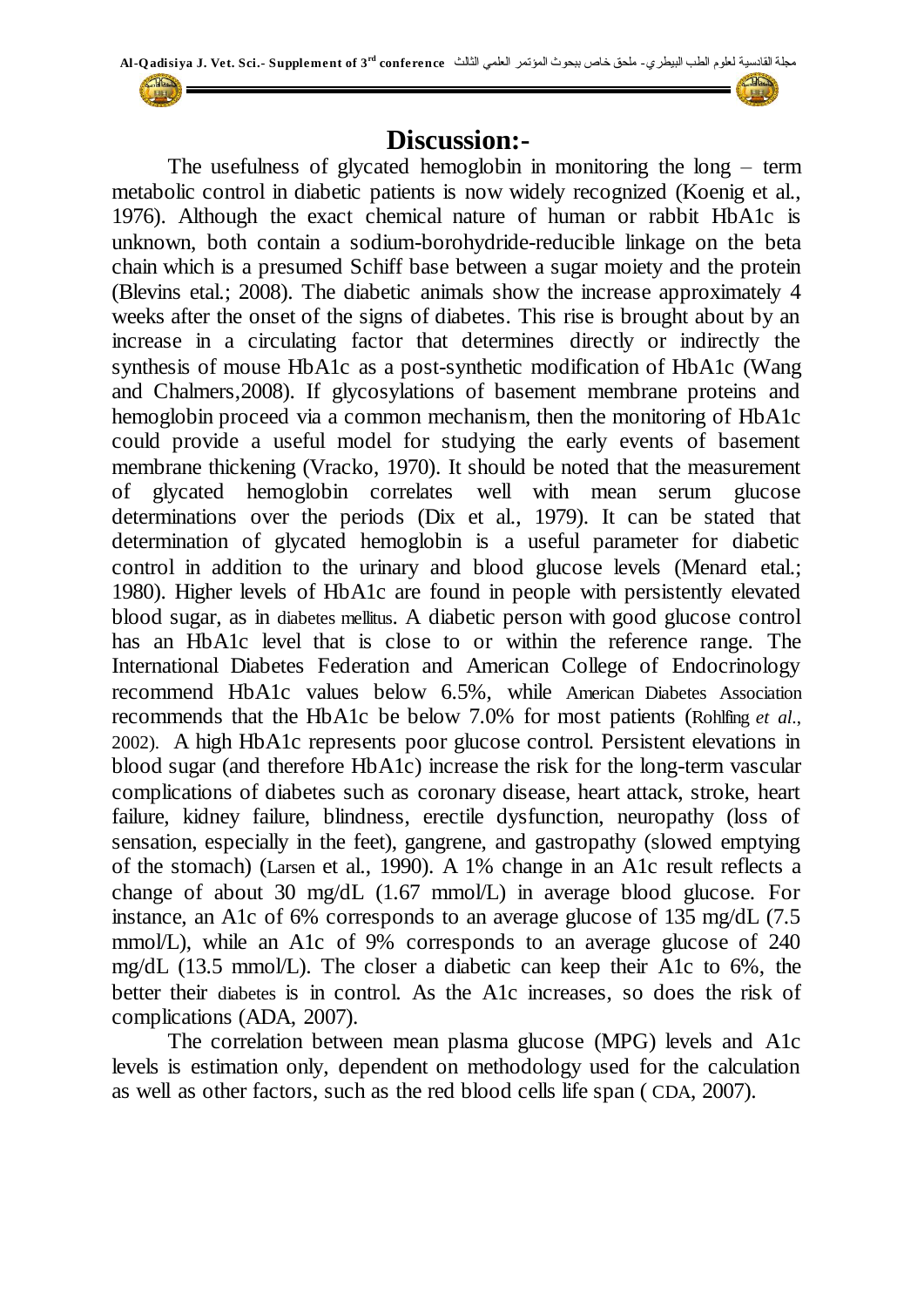## **References:-**

**Abraham, E.C.; Stalling, M.; Cameron, B.F. and Huisman, T.H.J. (1980).** Minor hemoglobin in sickle cell heterozygotes and homozygotes with and without diabetes. *Biochem. Biophys. Acta*. 625:109-117.

**American Diabetic Association [ADA]. (2004).** Elevation in markers of liver Injury & Risk of Type 2 Diabetes. *Diabetes*, 53(10): 2623-2632.

**American Diabetic Association [ADA]. (2007).** Standards of Medical Care in Diabetes. *Diabetes Care,* 30:S4-S41.

**Bartosikova, L.; Necas, J.; Suchy, V.; Kubinova, R.; Vesela, D.; Benes,L.; Bartosik, T.; Illek,J.; Salphachta, J.; Klusakova, J.;Bartosova, L.; Strnadova, V.; Frana, P. & Franova, J.(2003)**. Monitoring of Anti oxidative Effect of Morine in Alloxan- induced Diabetes mellitus in the Laboratory Rat. *Acta. Vet. Brno*. (72): 191-200.

**Baule, G.M.; Onorato, D.; Talo, G.; Forteleoni, G. and Meloni, T. (1983).** Hemoglobin A1c in subjects with G6PD deficiency during and after hemolytic crises due to favism. *Aeta. Haemat*. 69:15-18.

**Blevins, T.; Schwartz, S. L.; Bode, B.; Aronoff, S.; Baker, C.; Kimball, K. T.; Harrist, R. B.; Donnelly, C., Burns, L. C. and Wooldridge, A. M. (2008).** A Study Assessing an Injection Port for Administration of Insulin. *Diabetes Spectr.* 21: 197-202.

**Bosman, D.R. (2002).** Erythropoietin response to hypoxia in patients with diabetic autonomic neuropathy and non- diabetic chronic renal failure. Diabetic medicine, 19(1):65-69.

**Candian diabetic Association {CDA}. (2007).** HbA1c, Glycohemoglobin, Diabetic Control Index. <http://www.diabetes.ca/>

**Christopher, M.M. & Neill, S. (2000)**. Effect of specimen collection and storage on blood glucose and lactate concentrations in healthy, hyperthyroid and diabetic cats. *Veterinary Clinical Pathology*, 29(1):22- 28.

**Dikow, R.** (2002). How should we manage anemia in patients with diabetes? Nephrology, dialysis, transplantation, 17(1):67-72.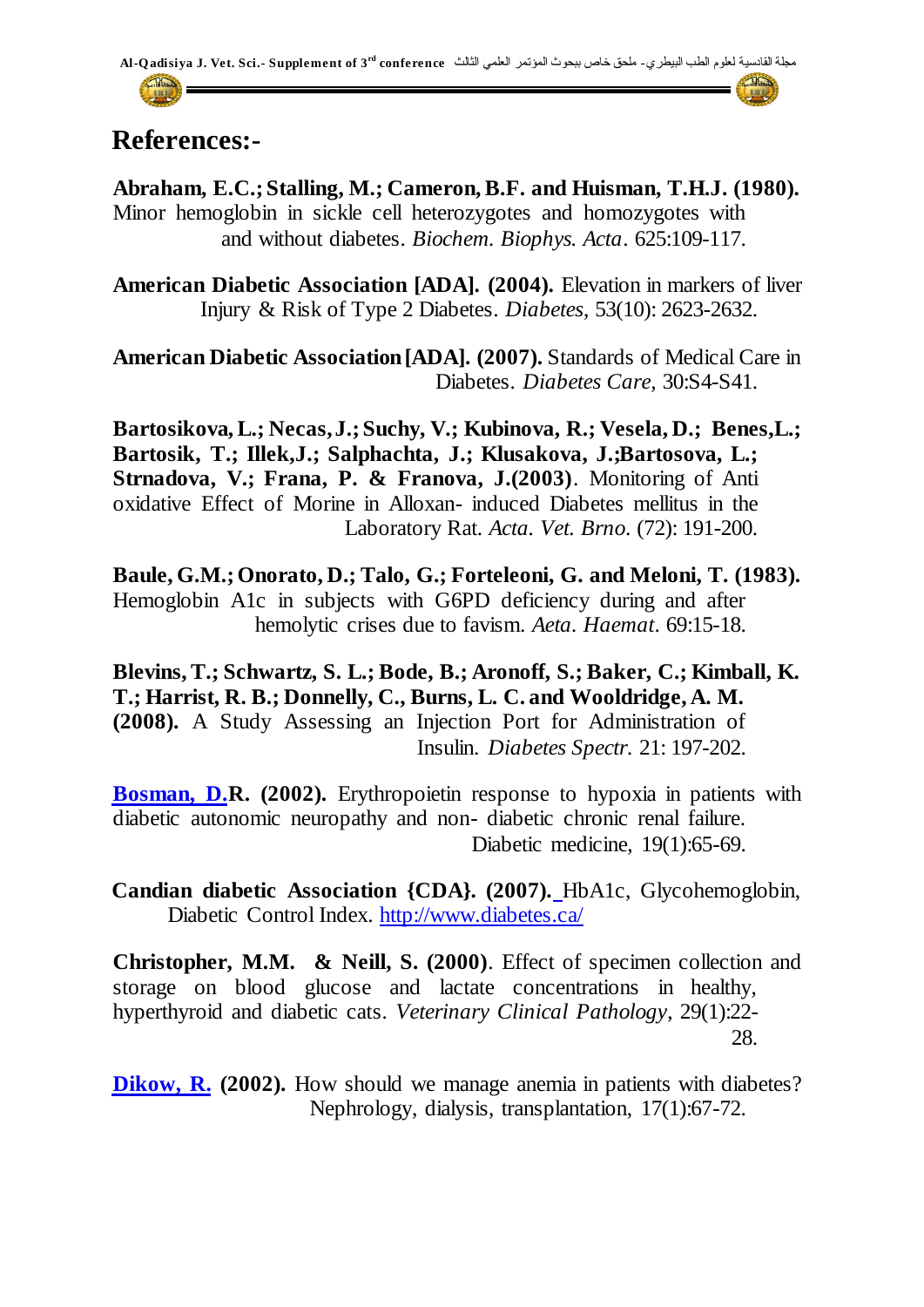**Dix, D.; Chem, P. and Kingesley, S. (1979).** Glycohemoglobin and glucose tests compared as indicators of border line diabetes. *Clin. Chem*. 25:877- 879.

**Droumaguet, C.; Balkau, B.; Simon, D.; Cases, E.; Tichet, J.; Charles, M.; Eschwege, E. & DESIR study group. (2006)**. Use of HbA1c in predicting progression to diabetes in French Men & Women, Data from an Epidemiological study on the insulin Resistance Syndrome (DSIR). *Diabetes Care*, 29:1619-1625.

**Edgren, A.R. (2003)**. Diabetes Mellitus. *National Institute of Health*, 94: 2098.

**European Federation of Pharmaceutical Industries Association and the European Center for the Validation of Alternative Methods [EFPIA & ECVAM]. (2000)**. A Good Practice Guide to the Administration of Substances & Removal of Blood, Including Routes and Volumes. *J Appl Toxicol*, 21 15-23.

**Holmquist, W.R. and Schroeder, W. (1966).** A new N-terminal blocking group involving in a Schiff base in hemoglobin A1c. *Biochemistry*, 5:2489-2503.

**Larsen, M.L.; Hørder, M. and Mogensen, E.F. (1990).** "Effect of long-term monitoring of glycosylated hemoglobin levels in insulin-dependent diabetes mellitus". *N. Engl. J. Med.* 323 (15): 1021-5

Lorini, R. (1996). Clinical aspects of coeliac disease in children with insulin – dependent diabetes mellitus. Journal of Pediatric endocrinology & metabolism, 9(1):101-111.

**Lukens, F.D.W. (1948).** Alloxan diabetes. *Physical Rev*, 28(3): 304-330.

s Textbook of Pathology. 13<sup>th</sup> MacSween, R.N.M. & Whaley, K. (1992). Muir ed. ELBS.P:798-799.

Biological Effects of Blood Loss: "**McGuill, M.W. & Roman, A.N. (1989).** . *ILAR News*, 31(4): "Implications for Sampling Volumes and Techniques 5-20.

**Mallia,A.K.;Hermanson,G.T.;Krohn,R.I.;Fujimoto,E.K. and Smith ,P.K.(1981).**Preparation and use of boronic support for separation and Quantitation of Glycosylated hemoglobin. *Anal Lett*.649-661.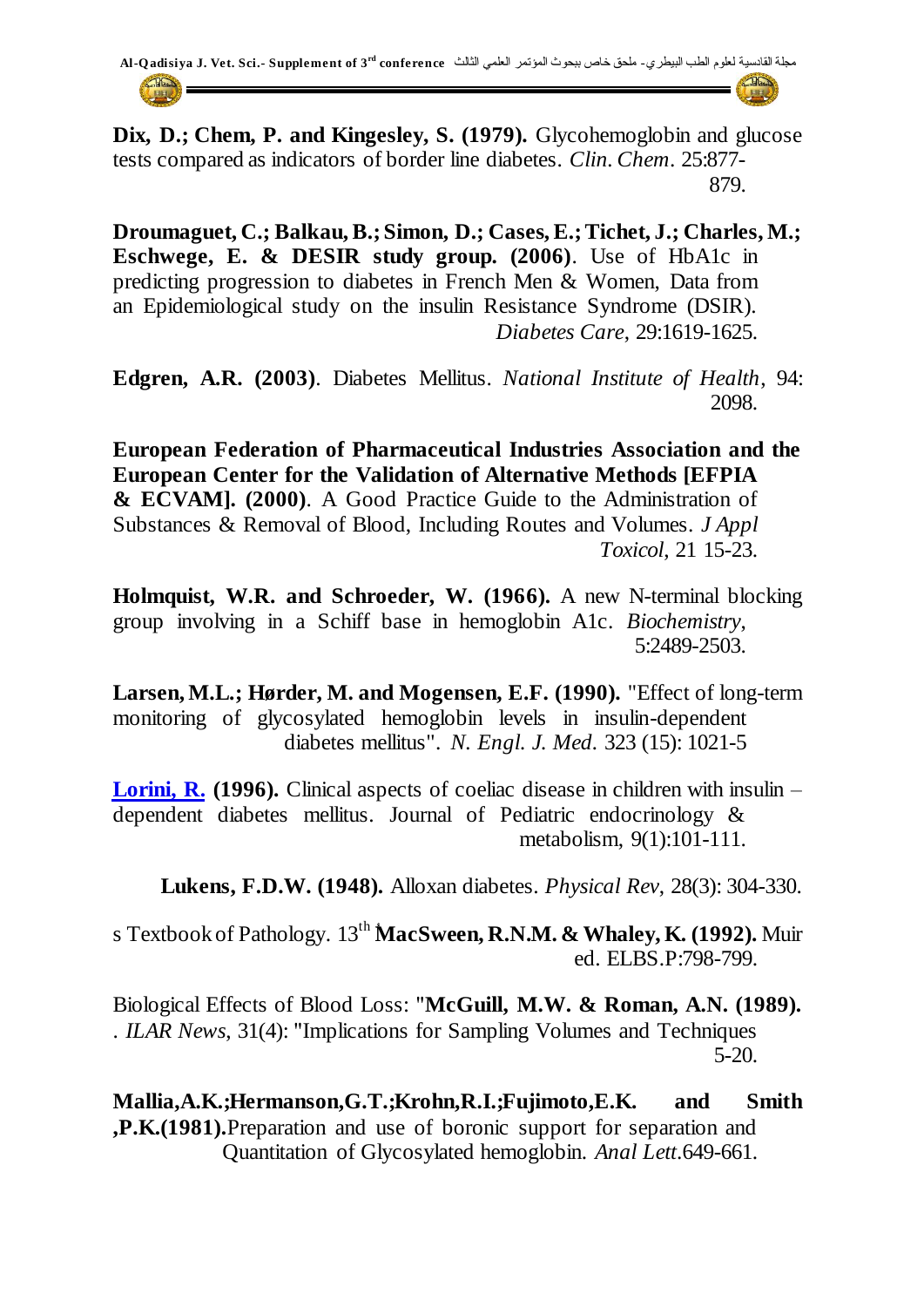**Menard, L.; Dempsey, M.E.; Blankstein, L.A.; Aleyassine, H.; Wacks, M. and Soeldner, J.S(1980).**Quantitative determination of glycosylated hemoglobin A1 by agar gel electrophoresis. *Clin Chem*.; 26:1598-602.

**Penzer, s.; koronik, G.; Lechner, K.; Bettelheim, P.; Neumann, E. and Dudczak, R. (1982).** Glycosylated hemoglobin (G-Hb); An index of red cell survival. *Blood*, 59:1348-1350.

**Pieper, A.A; Barat, D.J; Krug, D.K.; Watkins, C.C.; Gupta, A.; Blackshaw,S.; Verma, A.; Wang, Z. & Snyder, S.H.(1999).** Poly (ADP- ribose) polymerase- deficient mice are protected from strepiozotocin- induced diabetes. *Proc Natl Acad Sci*. 96(6): 3059-3064.

**Rohlfing, C.; Wiedmeyer, H.M. and Little. R (2002).** ["Biological variation](http://www.clinchem.org/cgi/content/full/48/7/1116)  [of glycohemoglobin"](http://www.clinchem.org/cgi/content/full/48/7/1116). *Clin. Chem*. 48 (7): 1116-8.

**Schwartz, E. (2000).** The anemias. In: Behrman, R.E.; Kliegman, R.M.; Jenson, H.B.eds.Nelson textbook of pediatrics, 16<sup>th</sup> ed. Philadelphia, WB Saunders.Pp:1461-1463.

**Su, X.; Hu, Q.; Kristan, J.M.; Costa, C.; Shen, Y.; Gero, D; Matis, L.A. & Wang, Y. (2000).** Significant Role for Fas in the Pathogenesis of Autoimmune Diabetes. *The Journal of Immunology,* 164: 2523-2532.

**Vracko, R. (1970).** Skeletal muscle capillaries in diabetics. *A quantitative analysis. Circulation,* 41(2):271–283.

**Wang, P.H. and Chalmers, T.C.(2008)**.Meta-analysis of effects of intensive blood-glucose control on late complications of type I diabetes. Lancet 1993;341: 1306-9.

# **اإلرتباط بين مدتويات جلوكوزِ المصلِ و c1HemoglobinA Glycosylated في داء الدكّري المدتحّثِ بذكل تجريبي**

حسن خلف عليوي،ماجستير في علم الأمراض،مدرس مساعد في كلية الطب البيطري ،جامعة القادسية.

**الخالصة**

 **Glycosylated HbA1c**  السكّرى. ستّة وثلاثون أرنبا إشترى مِنْ السوق المحليةِ، أوزانها تتراوح بين ١.٢–٢ كيلــوغرام ،إســتعملَ فـــى التجرية. قُسّمتْ الحيوانات بالاعتمادً على الجنس إلى مجموعتين (ذكور. واناث) وكُسل مجموعـــة قُسّــمتْ باعــداد متساوية إلى مجموعة مصابة بداء السكر ومجموعة سبطرة.